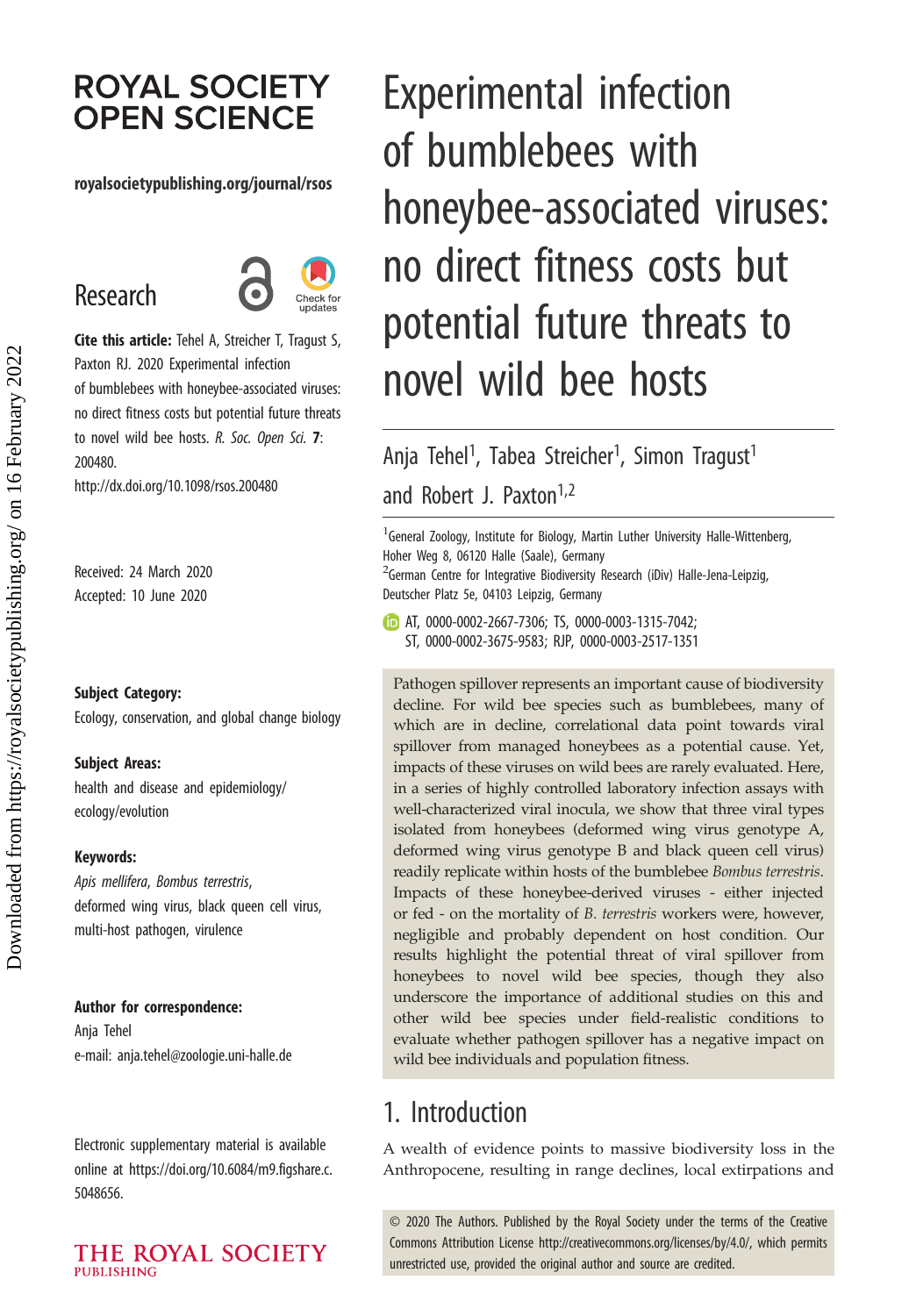species extinctions [[1](#page-8-0)]. Though generally considered mobile and numerous, mounting evidence demonstrates that many insect species and communities are also in decline [[2](#page-8-0)–[4](#page-8-0)], with potential consequences for the functioning of terrestrial ecosystems [\[5\]](#page-8-0). Bees are a particular focus of concern because of their importance in pollination [[6](#page-8-0)], with strong support for range decline and species loss in temperate regions of the world [\[7](#page-8-0)–[9\]](#page-9-0). Causes of bee decline, as for the fate of other insects, are thought to revolve around the fragmentation, degradation and loss of habitat, intensification of land use (including pesticides) and climate change as well as, potentially, pathogens [\[10](#page-9-0)–[12\]](#page-9-0).

Pathogen spillover is an important cause of biodiversity decline as well as a risk to human health [[13](#page-9-0)]. Recent examples of pathogen spillover causing population decline include European whitenose fungus killing North American bats [\[14](#page-9-0)], Asiatic chitrid fungus decimating European populations of the amphibian Salamandra salamandra [[15](#page-9-0)] and Ebola virus that spills over from wild mammal reservoir hosts into humans to cause life-threatening disease [\[16](#page-9-0)]. Yet, pathogen spillover may have variable, and sometimes benign, consequences for novel hosts. For example, the exotic Nosema ceranae microsporidian of the Asiatic honeybee Apis cerana is nowadays an emerging infectious disease (EID) of Apis mellifera [\[17](#page-9-0)] throughout much of the world. It spills over into wild bee species, where it has been reported to reduce the lifespan of the Australian stingless bee Tetragonula hockingsi [[18](#page-9-0)], though causes little apparent harm to the Eurasian Bombus terrestris [\[19,20](#page-9-0)] and European mason bee Osmia bicornis [\[21](#page-9-0)]. In these cases, the pathogen might be merely vectored through novel bee hosts [\[22](#page-9-0)] rather than cause them harm.

There is mounting correlational evidence that the Western honeybee A. mellifera, the world's most important commercial pollinator, is a source of pathogens that spill over into wild bee species [\[19](#page-9-0),[23](#page-9-0)–[28](#page-9-0)], in which those pathogens may cause population decline. While black queen cell virus (BQCV) is the most prevalent virus in honeybees [[24,26,29](#page-9-0),[30\]](#page-9-0), temperate regions of the world have seen elevated honeybee colony losses [[31\]](#page-9-0), probably caused by the exotic invasive ectoparasitic mite Varroa destructor and deformed wing virus (DWV), which the mite transmits [[32](#page-9-0)–[34](#page-9-0)]. DWV is an EID which has become panzootic in honeybee populations to which V. destructor has been introduced, i.e. worldwide excluding Australia [\[35](#page-9-0)].

Bumblebees (Bombus spp.) are widespread wild bee species in northern temperate regions [\[36](#page-9-0)], yet many are decreasing in abundance or distribution, with parasites being a potential cause of their decline [[37,38](#page-9-0)]. BQCV is the most prevalent virus in bumblebees [[24,26,29,30](#page-9-0)], it exhibits broad tissue tropism in the American Bombus huntii [\[39](#page-9-0),[40\]](#page-9-0), and its prevalence in Bombus spp. covaries with that in Apis. Though Bombus spp. are not known to host V. destructor, spillover of DWV from honeybees to bumblebees has been inferred from the tight relationship between DWV prevalence in populations of A. mellifera and Bombus spp. and higher prevalence in the former [[19\]](#page-9-0), with pathogen transmission presumably occurring through shared use of flowers [[28,41\]](#page-9-0). DWV is a highly virulent pathogen of A. mellifera comprising two main genotypes: the original DWV genotype A (DWV-A) and the more virulent DWV genotype B (DWV-B) [\[42](#page-9-0)], both of which have been inferred to spill over from honeybees to bumblebees [\[19](#page-9-0)]. A leading hypothesis is that V. destructor parasitism of honeybees, by elevating DWV prevalence and intensity of infection (pathogen load) in honeybees, may help drive pathogen spillover from honeybees to bumblebees [[27\]](#page-9-0). We note, though, that most data suggesting viral spillover from honeybees to bumblebees are correlational; directionality has rarely been demonstrated and wild bees may also be a source of infection for honeybees [[24\]](#page-9-0).

Two studies have to date evaluated the virulence of DWV to bumblebees. Firstly, Fürst et al. [\[19\]](#page-9-0) found that a mixed DWV-A/DWV-B inoculum fed to caged B. terrestris workers led to a significant increase in mortality over 20 days. It is not known whether observed mortality was due to DWV-A, DWV-B, enhanced virulence due to co-infection or an A–B recombinant. Though DWV-A and DWV-B are widespread, have high prevalence in British and US honeybees and often co-occur in the same host [\[42,43](#page-9-0)], A–B recombinants were rarely detected in US honeybees [[43](#page-9-0)], suggesting they may be infrequent. However, A–B recombinants have been shown to exhibit elevated virulence in honeybees [\[44](#page-9-0)] and may have composed the inoculum of Fürst et al. [\[19](#page-9-0)]. In the second study, Graystock et al. [\[45](#page-9-0)] injected DWV derived from B. terrestris fat bodies into conspecific, caged workers and revealed a 50% increase in mortality. In this second study [\[45](#page-9-0)], DWV was isolated from B. terrestris hosts, to which it had potentially adapted, thus not reflecting a spillover scenario from honeybees to bumblebees. In both studies [\[19,45](#page-9-0)], viral titre in bumblebees following experimental inoculation was not quantified, making it unclear how well DWV replicated in B. terrestris and whether it per se, as opposed to a potentially pre-existing pathogen in experimental bees or inoculum, induced elevated mortality.

To clarify the potential impact of honeybee-associated viruses on bumblebees, we experimentally inoculated B. terrestris workers with either BQCV, DWV-A or DWV-B derived from honeybees and thereafter quantified host mortality and viral titre. Inoculation of bumblebees was done by injection,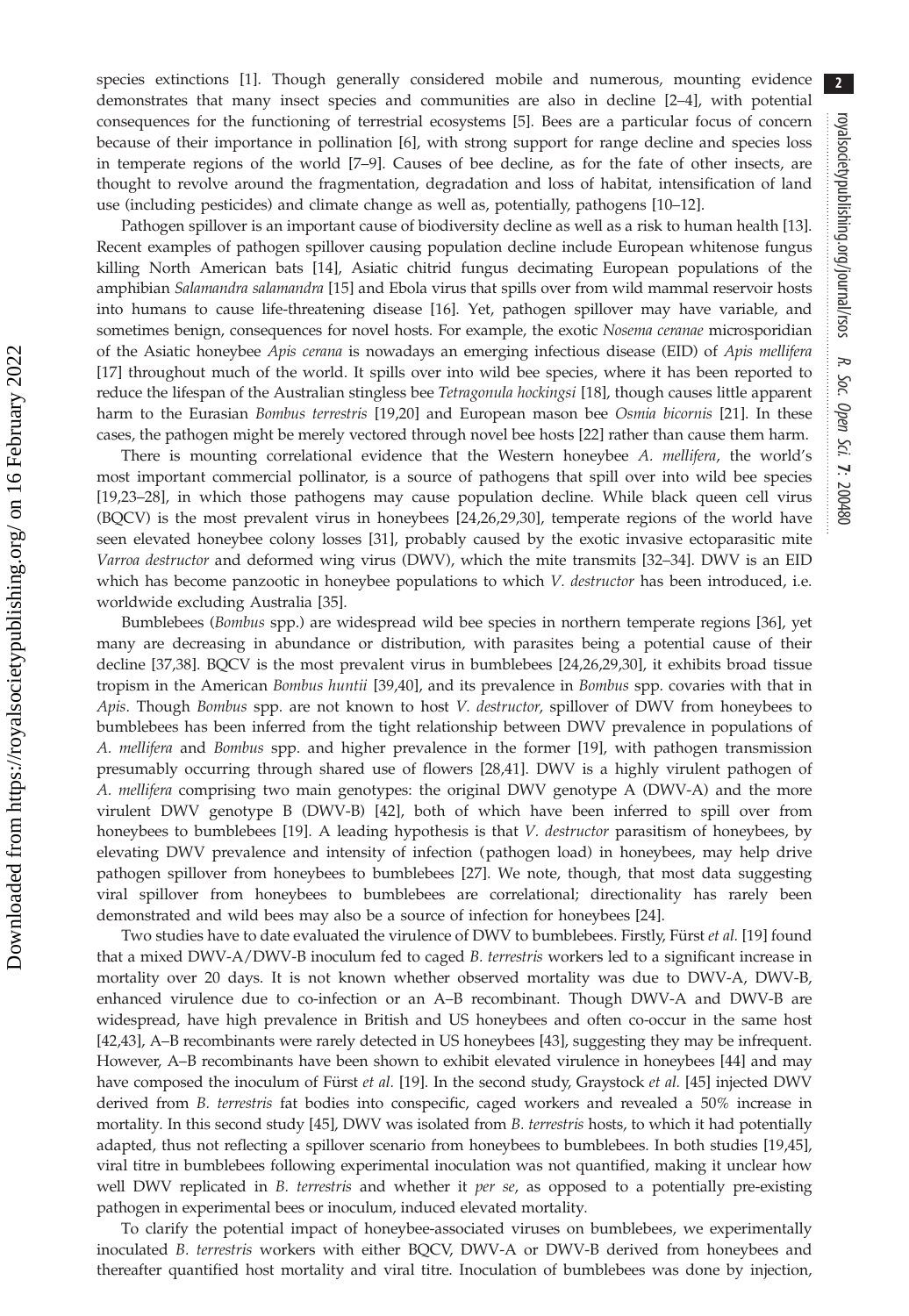so as to determine the capacity of the virus to replicate in a novel host, as well as by feeding, representing the more likely natural route of infection in the field [[41\]](#page-9-0). These experiments were carried out under ad *libitum* food conditions. However, fitness costs when responding to an immune challenge may be dependent on host nutritional state, and have been shown for bumblebees when diet was restricted [\[46](#page-9-0)]. We, therefore, complemented our investigation with an experiment under starvation conditions.

## 2. Material and methods

## 2.1. Source of bees

Commercial B. terrestris colonies (Koppert B.V., Berkel en Rodenrijs, The Netherlands) were kept in an incubator at 30 $\degree$ C and 50% relative humidity with *ad libitum* 50% (w/v) sucrose solution. Every 2-3 days, they were fed with fresh-frozen honeybee pollen pellets (Imkerei Schachtner, Schardenberg, Austria) that had been freshly defrosted. Pollen was UV-irradiated before use to destroy pathogens. Honeybees for experiments and for generating viral inocula were taken from our local apiary (University of Halle, Germany), originally purchased as the subspecies Apis mellifera carnica, as is typical for beekeeping in the region. To check that bumblebees (12 source colonies: labelled B1–B12) and honeybees (2 source colonies, labelled 5.1 and G) as well as the fresh-frozen pollen pellets were devoid of viral pathogens, we tested them by real-time quantitative PCR (qPCR) for seven common honeybee viral targets and three Microsporidia (electronic supplementary material). Bumblebee and honeybee colonies were largely free of virus (electronic supplementary material, table S1), pollen was devoid of virus and Microsporidia were not detected.

## 2.2. Propagation of viral inocula

To propagate DWV-A and DWV-B for experimental inocula, we used the inocula from Tehel et al. [\[47](#page-9-0)]. Our BQCV inoculum was prepared by propagating the BQCV inoculum of Doublet et al. [\[48](#page-9-0)]. Viral propagation in honeybee pupae and absolute quantification of virus followed precisely methods in Tehel et al. [[47\]](#page-9-0). We always generated the correct virus inoculum from the original inoculum, which was devoid of other viruses (electronic supplementary material, figure S1).

Inocula containing only DWV-A, only DWV-B or only BQCV at known concentrations were aliquoted and stored at –80°C for use in experiments, as was the control inoculum devoid of virus. For each virus, a single inoculum derived from one preparation was used for all experiments with *Bombus* and Apis. Ultradeep next-generation sequencing (NGS) on an Illumina platform confirmed the identity of our DWV-A and DWV-B inocula (see [\[47](#page-9-0)] for consensus sequences and the pipeline used to assemble them from NGS data as well as BioProject ID PRJNA515220 for the original NGS source files).

#### 2.3. Experimental inoculation

#### 2.3.1. Honeybees: injected with inoculum, satiated

We initially ensured that viral inocula were viable by injecting them into honeybee workers.

Freshly eclosed workers were cooled to 4°C and then injected laterally between the second and third tergite with  $10<sup>7</sup>$  viral genome equivalents (or, as control, virus-free inoculum), a quantity sufficient to ensure 100% infection of adults [\[42](#page-9-0)], using a Hamilton syringe (hypodermic needle outer diameter: 0.235 mm). To avoid cross-contamination, syringes were cleaned after each use, and different syringes were used for each inoculum (DWV-A, DWV-B, BQCV) and for the control inoculum devoid of virus. The 249 individually injected honeybees were randomly assigned to injection treatments, held in groups of 20–22 in autoclaved metal cages ( $10 \times 10 \times 6$  cm) independent of their source colony but with bees of the same treatment per individual cage in an incubator (30°C), fed *ad libitum* with 50% (weight/volume) sucrose solution and monitored daily till death, as in McMahon et al. [\[42](#page-9-0)]. At 10 days post-inoculation (d.p.i.), one bee per cage was removed to quantify viral titre.

#### 2.3.2. Bumblebees: general handling

Viral inocula were tested in freshly emerged B. terrestris workers as follows. Firstly, we marked all workers in our 12 B. terrestris colonies. Colonies were checked daily and unmarked, newly emerged workers were transferred to autoclaved metal cages  $(10 \times 10 \times 6 \text{ cm})$ , fed *ad libitum* with 50% (w/v) sucrose solution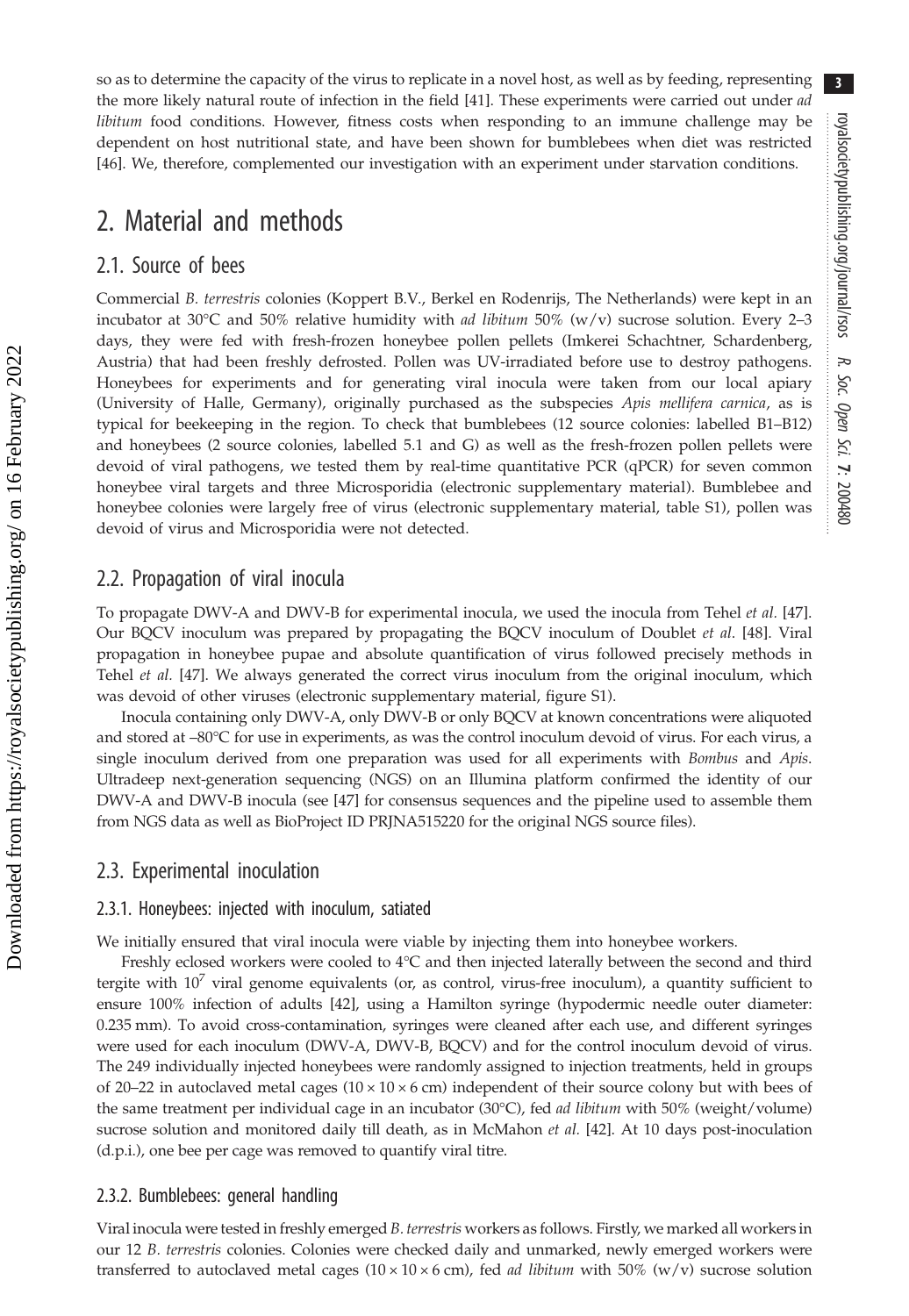and held in an incubator at  $30^{\circ}$ C. On the next day (i.e. 24–48 h after eclosion), workers were inoculated with virus (or control solution), either by injection or orally by feeding, and then kept in groups of 5–10 of the same treatment per cage. In an experiment, the number of bees per cage was constant  $(±$  one bee) for every treatment within any 1 day of infection. This procedure was repeated across 25 days to allow for sufficient replication per experiment.

#### 2.3.2.1. Bumblebees: fed inoculum, satiated

Inoculation of B. terrestris workers by feeding was designed to test the likely route of viral spillover from honeybees at flowers in the field. Freshly emerged (24–48 h after eclosion) bumblebee workers were individually fed with  $10<sup>9</sup>$  viral genome equivalents or the equivalent control solution devoid of virus (electronic supplementary material), a quantity inducing an acute infection [\[48,49](#page-9-0)]. Then bees were transferred to a new, autoclaved metal cage in small groups (5–10 bees per cage, grouped according to treatment). In total, 512 bees from five source colonies were evenly distributed between all four treatments (DWV-A, DWV-B, BQCV, control; 128 bumblebees per treatment) and were randomly assigned to cages independent of source colony. They were monitored daily for mortality. One bee per cage was removed at 18–25 d.p.i. to quantify viral titre. In a preliminary trial following the identical protocol as described above, we quantified viral titres at 10 and 20 d.p.i., but found no significant difference among them or with bees tested at 18–25 d.p.i. (electronic supplementary material, figure S2).

#### 2.3.2.2. Bumblebees: injected with inoculum, satiated

Inoculation by injection was designed to test whether *B. terrestris* is a competent host for each virus. To inject workers, they were cooled on ice till immobile. Viral inoculation then followed that for honeybees; B. terrestris workers were then transferred to autoclaved metal cages in small groups (five to seven bees per cage). Bees were randomly assigned to cages independent of their four source colonies but grouped according to treatment per cage, resulting in  $n = 404$  bees that were recorded daily for mortality (*ca* 100 bees per treatment: DWV-A, DWV-B, BQCV, control). One bee per cage was removed at 10 d.p.i. to quantify viral titre.

#### 2.3.2.3. Bumblebees: injected with inoculum, starved

As B. terrestris workers did not exhibit elevated mortality over controls following viral inoculation under benign laboratory conditions with *ad libitum* food (see Results), we ran an additional experiment in which we removed their food to determine whether viral inocula induced mortality under non-benign, starvation conditions. Bees from three colonies were collected over a 14 day period as they eclosed, held in autoclaved metal cages and individually injected as described above. To control statistically for effects of age, bees of approximately the same age were held in the same cage. All bees were injected on the same day. At 13 d.p.i., after the virus had time to replicate, bees were individually transferred to a plastic cup covered with netting, devoid of sucrose solution but with a small cotton wool ball soaked in water, held at 30°C and checked every hour for mortality (electronic supplementary material, figure S3).

At death, bee size was estimated because size might determine the ability to survive under starvation [\[50](#page-9-0)] (electronic supplementary material, figure S6). Viral titre was quantified in a subset of bees collected at 13 d.p.i. In total, 326 B. terrestris were inoculated by injection in this experiment, of which 194 survived till 13 d.p.i. and, therefore, entered the starvation part of the experiment.

#### 2.3.3. Viral titres

To quantify viral titres in adult worker bees arising from inoculation experiments, we crushed one whole honeybee or one bumblebee abdomen in 500 µl of 0.5 M PPB (pH 8.0) using a plastic pestle, of which 100 µl were used for RNA isolation. Absolute quantification of viral titre followed methods used for viral inocula described in Tehel et al. [[47](#page-9-0)] (electronic supplementary material), including all positive and negative controls.

## 2.4. Statistics

All analyses were performed in R v. 3.5.1 (R Core Team). We used generalized linear models (GLMs) with a quasi-Poisson error distribution to test for the effect of treatment or experiment on viral titre.

Survivorship of experimentally inoculated bees was analysed using the Cox proportional hazards models with the R package *coxme* [\[51](#page-10-0),[52\]](#page-10-0). 'Cage' was used as a random factor in all analyses and 'round of infection' as a random factor for B. terrestris experiments in which an experiment was initiated across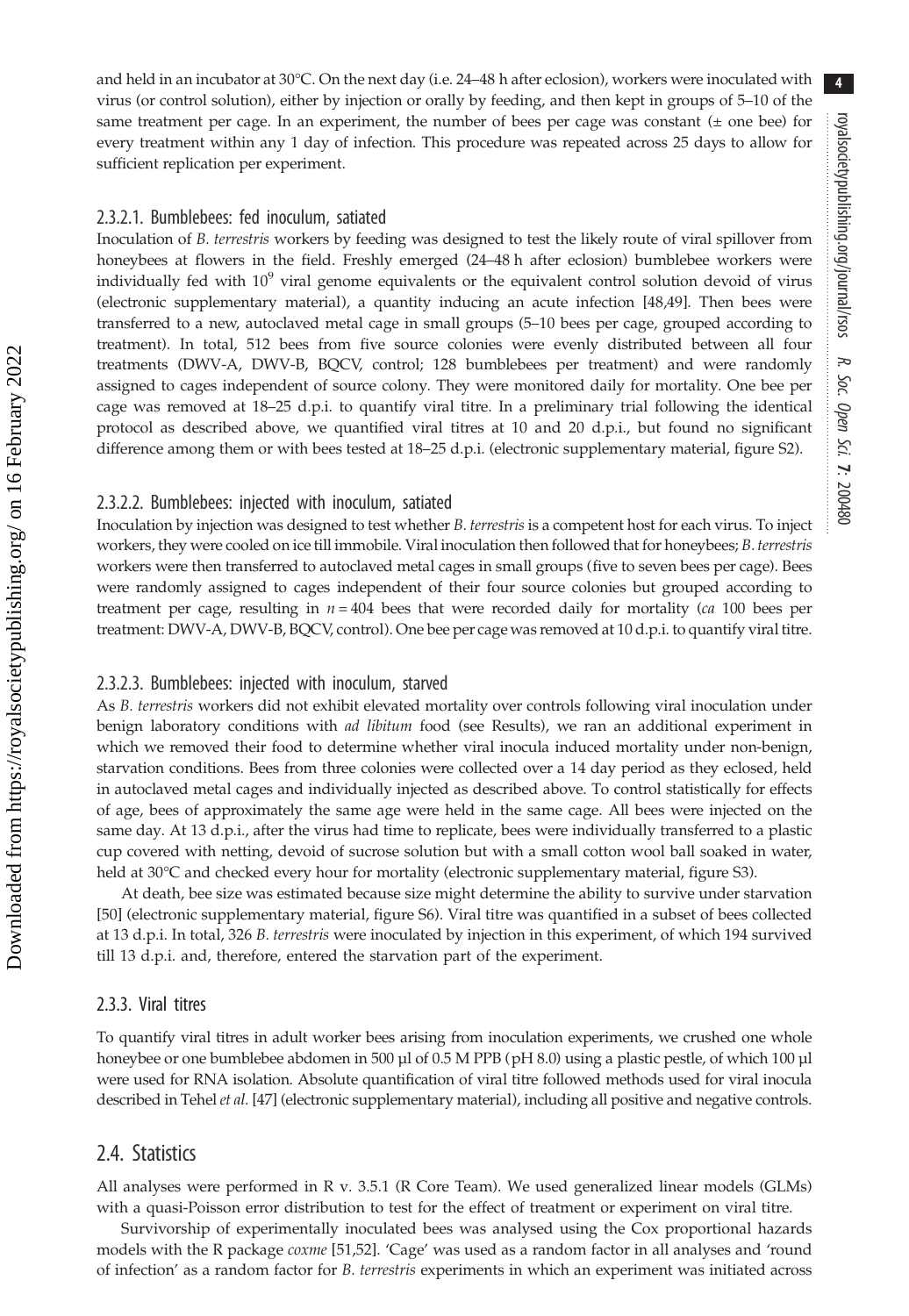multiple days. To assess the significance of predictors, statistical models including all predictors were compared with null (intercept only) or reduced models (for those with multiple predictors) using likelihood ratio (LR) tests. Pairwise comparisons between factor levels of a significant predictor were performed using pairwise post hoc tests, adjusting the family-wise error rate according to the method of Bonferroni (package multcomp, [\[53](#page-10-0)]). For the experiments with bumblebees under satiated conditions (inoculated by injection and by feeding), survival models retained 'cage' and date or 'round of infection' (for B. terrestris experiments in which an experiment was initiated across multiple days) as random factors and treatment as a fixed factor. For the Bombus experiment under starvation conditions, 'cage' was again retained as a random factor, and treatment together with bee age and bee size entered as fixed factors. The median survival was calculated using the Survfit function in *survival*. In all survival analyses, bees that died within 1 day (24 h) post-inoculation were eliminated from subsequent analyses as death was probably a consequence of physical damage by injection per se rather than the inoculum.

# 3. Results

## 3.1. Honeybees: injected with inoculum, satiated

All viral inocula, BQCV, DWV-A and DWV-B, resulted in rapid honeybee mortality (electronic supplementary material, figure S4a); which was significantly faster than control (Cox proportional hazard: BQCV, Exp.  $(\beta) = 562.259$ ,  $p < 0.001$ ; DWV-A: Exp.  $(\beta) = 2.489$ ,  $p = 0.006$ ; DWV-B: Exp.  $(\beta) =$ 4.461,  $p < 0.001$ ; electronic supplementary material, table S2). BQCV killed honeybees the fastest, followed by DWV-B and DWV-A (electronic supplementary material, table S2). Injected virus grew to ca  $3 \times 10^{13}$  viral genome equivalents at 10 d.p.i. (mean genome equivalents per bee ± s.e.m.: BQCV,  $2.39 \times 10^{13} \pm 8.96 \times 10^{12}$ ; DWV-A,  $3.70 \times 10^{13} \pm 9.35 \times 10^{12}$ ; DWV-B,  $3.85 \times 10^{13} \pm 4.81 \times 10^{12}$ ; electronic supplementary material, figure S4b). Honeybees suffered a slight background infection with DWV-B. However, all viral inocula were devoid of contaminating virus (electronic supplementary material, figure S1), viable and highly virulent in their original host, A. mellifera.

## 3.2. Bumblebees

#### 3.2.1. Bumblebees: fed inoculum, satiated

Bombus terrestris workers inoculated orally and subsequently fed ad libitum did not differ in survival compared with controls (Cox proportional hazards: BQCV: Exp.  $(\beta) = 0.940$ ,  $p = 0.75$ ; DWV-A: Exp.  $(\beta) = 1.244$ ,  $p = 0.26$ ; DWV-B: Exp.  $(\beta) = 1.218$ ,  $p = 0.30$ ; [figure 1](#page-5-0)a; electronic supplementary material, table S2). Though all viruses were detectable in bumblebee abdomens at 18–25 d.p.i. [\(figure 1](#page-5-0)a), viral titres were at or just below  $10^9$ , the amount administered per bumblebee (mean genome equivalents per abdomen ± s.e.m.: BQCV,  $1.01 \times 10^8 \pm 6.70 \times 10^7$ ; DWV-A,  $1.51 \times 10^8 \pm 1.37 \times 10^8$ ; DWV-B,  $4.42 \times$  $10^{10} \pm 3.73 \times 10^{10}$ ). Bumblebees were devoid of background infection. This experiment suggests that all three viruses can maintain themselves in B. terrestris following oral infection, but that they are not virulent when hosts are maintained in the laboratory under benign, satiated conditions.

#### 3.2.2. Bumblebees: injected with inoculum, satiated

In contrast with honeybees, bumblebees injected with viral inocula and fed *ad libitum* did not die any faster than controls (Cox proportional hazards BQCV: Exp.  $(\beta) = 0.623$ ,  $p = 0.13$ ; DWV-A: Exp.  $(\beta) =$ 1.240,  $p = 0.47$ ; DWV-B: Exp. ( $\beta$ ) = 0.923,  $p = 0.79$ ; [figure 1](#page-5-0)b; electronic supplementary material, table S2). Virus did, though, replicate very well in B. terrestris hosts (mean genome equivalents per abdomen ± s.e.m.: BQCV,  $5.51 \times 10^9$  ±  $9.57 \times 10^8$ ; DWV-A,  $7.10 \times 10^{10}$  ±  $2.21 \times 10^{10}$ ; DWV-B,  $2.21 \times 10^{11}$  ±  $2.65 \times 10^{10}$ ; [figure 2\)](#page-6-0). Bumblebees suffered a slight background infection with DWV-B (electronic supplementary material, figure S5). These results indicate that B. terrestris workers are competent hosts of BQCV, DWV-A and DWV-B, though these viruses seem not to impact host longevity under benign (satiated) laboratory conditions.

#### 3.2.3. Bumblebees: injected with inoculum, starved

When inoculated by injection and then starved from 13 d.p.i., viral treatment had again no effect on B. terrestris mortality [\(figure 1](#page-5-0)c). When all treatments were analysed simultaneously through to the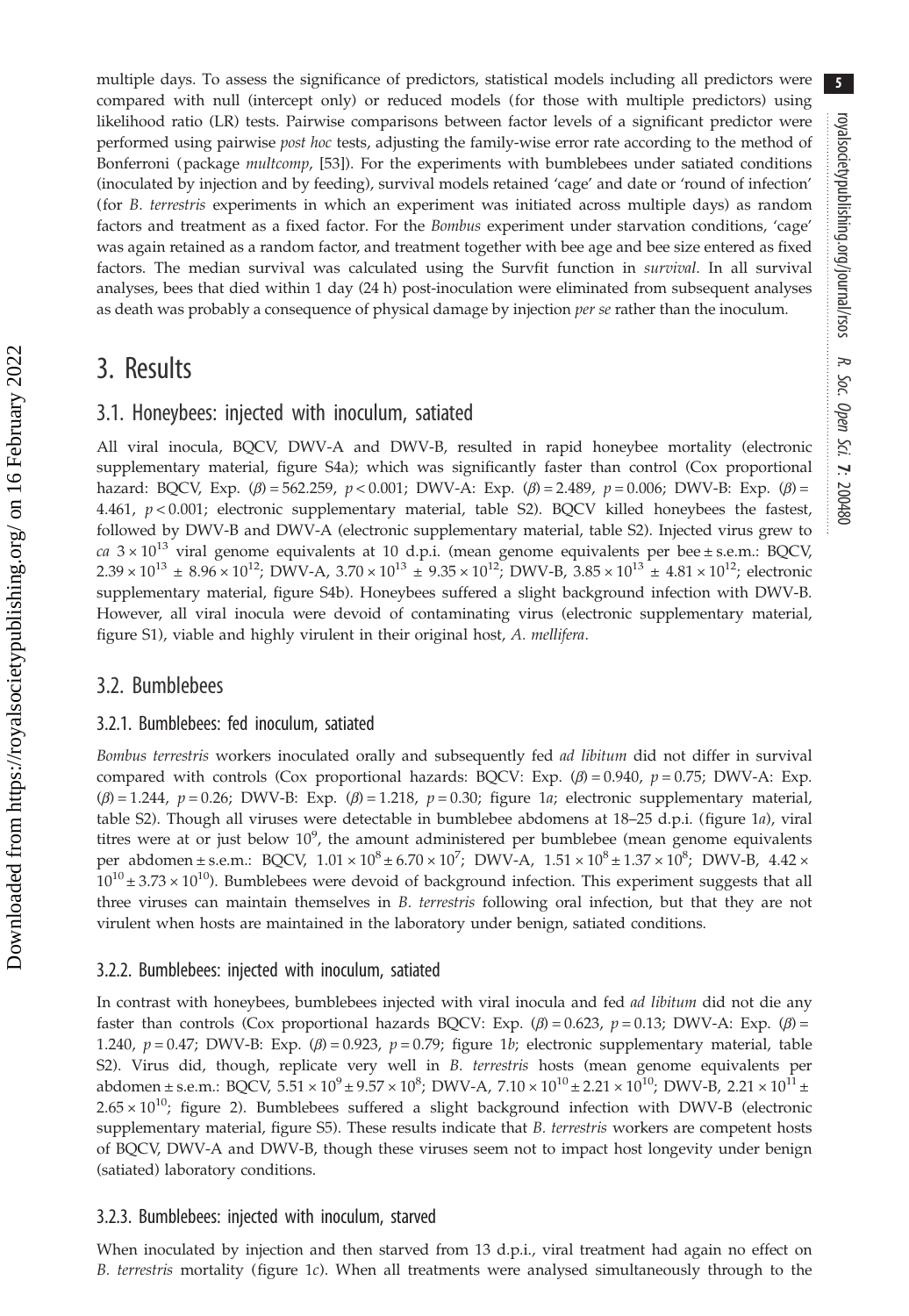<span id="page-5-0"></span>

Figure 1. Cox proportional hazards survival curves of bumblebees inoculated with virus. (a) Survival in days post-infection (p.i.) of bumblebee workers when inoculated by feeding with  $10^9$  viral genome equivalents of BQCV, DWV-A or DWV-B then fed *ad libitum*  $(n = 128$  bees per treatment); (b) survival in days post-infection (p.i.) of bumblebee workers when inoculated by injection with 10<sup>7</sup> viral genome equivalents of BQCV, DWV-A or DWV-B then fed ad libitum (control,  $n = 102$ ; BQCV,  $n = 97$ ; DWV-A,  $n = 103$ ; DWV-B,  $n = 102$ ); (c) survival in hours of bumblebee workers when inoculated by injection with  $10^7$  viral genome equivalents of BQCV, DWV-A or DWV-B, fed *ad libitum* for 13 days then starved, defined as hour 0 (control,  $n = 55$ ; BQCV,  $n = 45$ ; DWV-A,  $n = 36$ ; DWV-B,  $n = 58$ ). Symbols represent the method of infection and the availability of sucrose.

death of all bumblebees, statistically significant differences among control or treatments were not seen (Cox proportional hazards BQCV: Exp.  $(\beta) = 1.059$ ,  $p = 0.87$ ; DWV-A: Exp.  $(\beta) = 1.589$ ,  $p = 0.10$ ; DWV-B: Exp.  $(\beta) = 1.167$ ,  $p = 0.57$ ; electronic supplementary material, table S2). However, DWV-A inoculated bees exhibited a subtly shorter lifespan (figure 1c), dying ca 1.6-fold faster than controls, suggesting that DWV-A (but neither DWV-B nor BQCV) might subtly impact B. terrestris longevity (see electronic supplementary material, figure S7).

Soc. Open

Sci.

7: 200480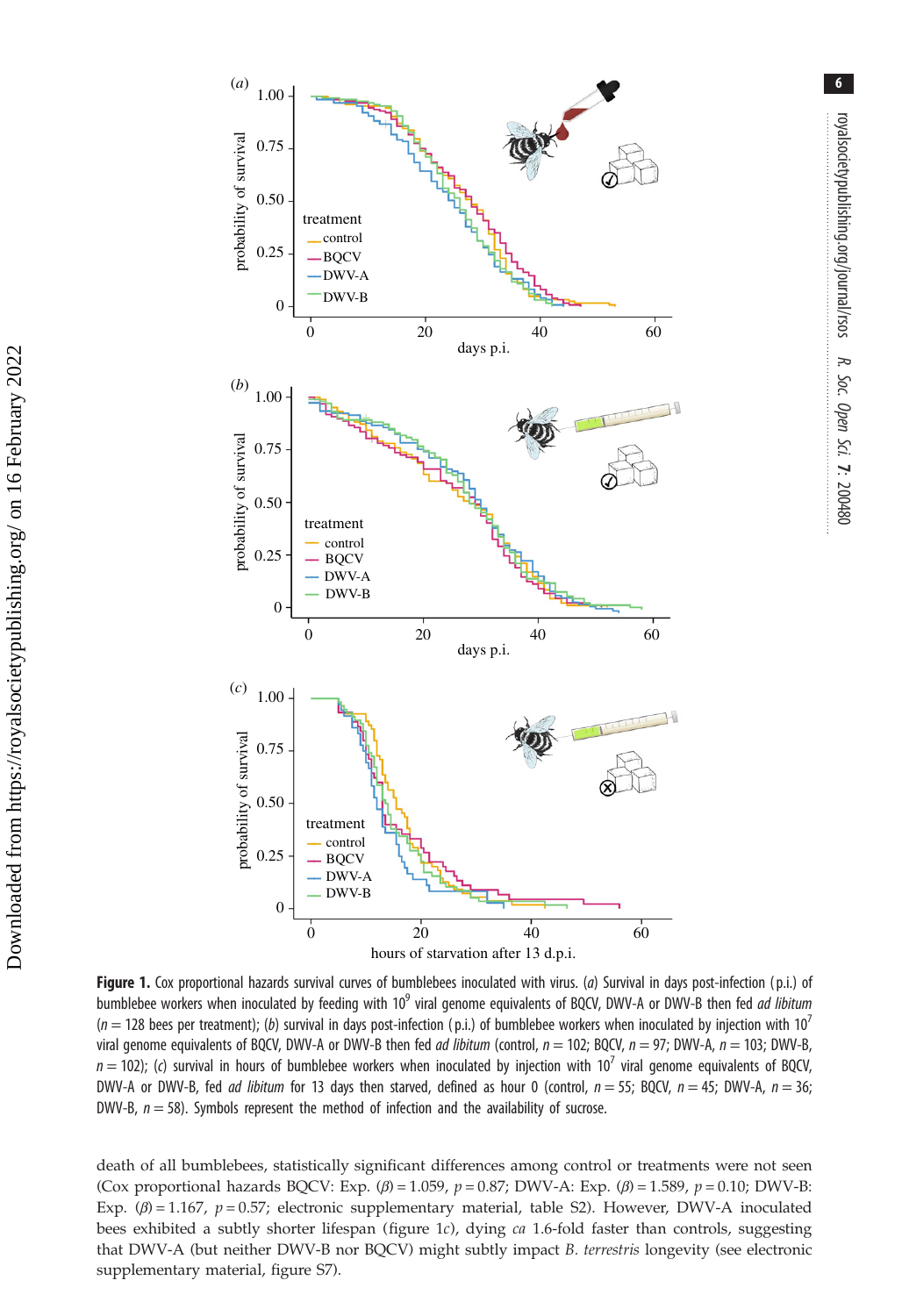<span id="page-6-0"></span>

Figure 2. Viral genome equivalents per bumblebee worker abdomen after infection by injection of 10<sup>7</sup> viral genome equivalents or feeding of 10<sup>9</sup> viral genome equivalents of BQCV, DWV-A or DWV-B. Across all three viruses, injection resulted in higher viral titres than feeding (horizontal bars: sat.inj–sat.fed  $z = 6.117$ ,  $p \le 0.001$ ; starv.inj–sat.fed  $z = 4.096$ ,  $p \le 0.001$ ; starv.inj–sat.inj  $z = -1.733$ ,  $p = 0.083$ ). Different uppercase letters indicate significant differences between experimental treatments overall. Across all three experiments, DWV-B titres were significantly higher than BQCV, while DWV-A titre was intermediate and not significantly different from BQCV or DWV-B (vertical bar: DWV-A–DWV-B  $z = 1.005$ ,  $p = 0.315$ ; DWV-B–BQCV  $z = 2.826$ ,  $p =$ 0.013\*; DWV-A–BQCV  $z = 1.776$ ,  $p = 0.076$ ); virus treatments followed by a different lower case letter,  $p < 0.05$ . Symbols represent the method of infection and the availability of sucrose.

Though smaller worker bumblebees lived longer than larger workers (Cox proportional hazards: Exp. ( $\beta$ ) = 1.665,  $p$  = 0.03), bee size did not differ between treatments (electronic supplementary material, figure S6) and bumblebee size did not differentially impact mortality across treatments (electronic supplementary material, table S2).

Viral titres in inoculated bumblebees at 13 d.p.i. where higher for all three viruses than the dose of virus administered:  $10^7$  viral genome equivalents (mean per abdomen ± s.e.m.: BQCV  $1.67 \times 10^8$  ±  $3.10 \times 10^7$ ; DWV-A,  $6.70 \times 10^9 \pm 2.50 \times 10^9$ ; DWV-B,  $6.58 \times 10^{10} \pm 3.47 \times 10^{10}$ ; figure 2). Bumblebees were not contaminated with other virus (electronic supplementary material, figure S5). This experiment confirms that all three viruses can replicate within B. terrestris, and that virus did not markedly shorten bumblebee worker lifespan under food deprivation.

### 3.3. Viral titres across experiments

All three viruses replicated to higher titres in A. mellifera than B. terrestris. Inoculation of honeybees by injection led to three orders of magnitude higher viral titre (ca  $3 \times 10^{13}$  viral genome equivalents per bee at 10 d.p.i.) than the equivalent inoculation by injection of bumblebees (ca  $4 \times 10^{10}$  viral genome equivalents per abdomen at 10 d.p.i.), for all three viruses (figure 2; electronic supplementary material, figure S4b).

Bumblebee inoculation by injection led to higher viral titres than by oral inoculation (figure 2), despite variation in dose (dose injected:  $10^7$ ; dose fed:  $10^9$ ) and duration of infection across experiments (injected, duration of viral replication: 10 d.p.i. and 18–25 d.p.i.; fed, duration of viral replication: 13 d.p.i.). Notably, inoculation with DWV-B led to a significantly higher viral titre than with BQCV within each experiment with bumblebees (figure 2), whereas DWV-A titre lay below BQCV or between DWV-B and BQCV, though not significantly different from either (figure 2).

## 4. Discussion

Here, we show that B. terrestris is a competent host for BQCV, DWV-A and DWV-B, suggesting that spillover from honeybees is a potential threat for this and probably other wild bee species. We did not, though, observe impacts of these viruses on bumblebee mortality under laboratory conditions. Furthermore, all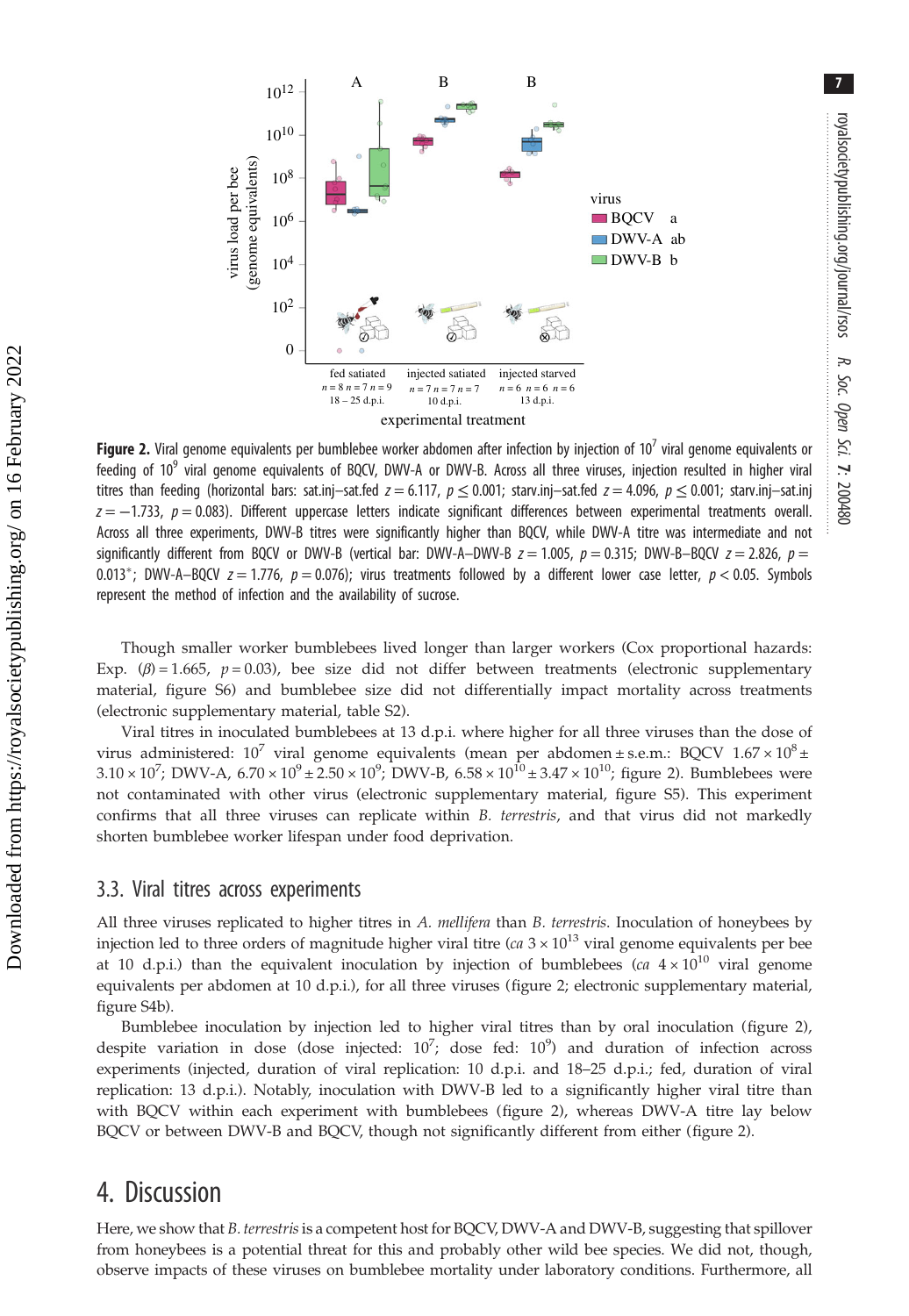8

three viruses replicated to higher titres in honeybees than in bumblebees, which is surprising, given that honeybees are generally smaller than bumblebees. The higher viral titre per honeybee suggests that these viruses are locally adapted to A. mellifera, which is probably their reservoir host.

BQCV, DWV-A and DWV-B have been frequently detected in bumblebees (*Bombus* spp.; [\[19](#page-9-0),[24,26,27,29](#page-9-0),[39,40\]](#page-9-0) and other wild bee species collected from the field (reviewed in [\[25](#page-9-0)]), as well as in other insect species associated with honeybees or the flowers they visit (e.g. [[54](#page-10-0)–[58](#page-10-0)]). Moreover, the negative strand of these (+)ssRNA viruses has also been detected in Bombus spp. and other wild bee species [[19,26](#page-9-0)–[28\]](#page-9-0) as evidence that virus is actively replicating inside these non-Apis hosts. Here, we have been able to show unequivocally that all three viruses can replicate to high titres in B. terrestris. Additional studies on other non-Apis bees, including non-commercial B. terrestris, as well as with other honeybee viruses are needed to understand the extent of their host tropism across wild bee species. It will also be important to determine how virulence evolves after a viral jump to a new wild bee species as this is central to disease emergence in the new host [[59\]](#page-10-0).

Under benign conditions of the laboratory, we found that BQCV, DWV-A and DWV-B were not virulent (i.e. did not reduce host fitness, sensu [[60\]](#page-10-0)). Gusachenko et al. [[61\]](#page-10-0) have recently reported similar findings for DWV-A and DWV-B. These results are surprising because DWV has been associated with field-collected Bombus spp. exhibiting clinical symptoms (deformed wings; [\[23](#page-9-0)]), which is typical of honeybees when infected by DWV in the pupal stage [\[47](#page-9-0)]. Also, when fed [[19\]](#page-9-0) or injected [[45\]](#page-9-0) into B. terrestris workers, DWV has been previously shown to reduce B. terrestris lifespan. Differences between former studies and ours may reflect the genetic background of the host; Fürst et al. [\[19](#page-9-0)] and Graystock et al. [[45\]](#page-9-0) employed B. terrestris from a different commercial source to our study (though [[61\]](#page-10-0) used the same source as [\[20](#page-9-0)]). Alternatively, it may reflect the source of virus; Fürst et al. [\[19](#page-9-0)] used a mixed DWV-A/DWV-B inoculum and Graystock et al. [\[45](#page-9-0)] used DWV isolated from B. terrestris, whereas we used DWV-A and DWV-B isolated from A. mellifera. Recombination between DWV-A and DWV-B deserves greater attention as a source of virulent virus that may impact both honeybees and bumblebees [[44\]](#page-9-0), as does the extent of local adaptation of DWV to a host species.

Another facet of virulence may be the size of the host in relation to viral titre. Honeybee workers are generally smaller than those of bumblebees and, in our experiments, we inoculated each host species with the same viral titre. A direct relationship between host size and inoculum titre could, therefore, account for the higher mortality of honeybees versus bumblebees that we observed. However, viral titres were actually higher in honeybees than bumblebees, arguing against a relationship between host size and inoculum titre that is constant across host bee species. Furthermore, viral titre seems to asymptote after several days in each host species, high in honeybees [\[47](#page-9-0), this study] and lower in bumblebees (electronic supplementary material, figure S2), suggesting that initial viral inoculum size is not related to ensuing viral titre in a host. The relationship between viral titre and host mortality nevertheless deserves greater attention, not only within but also across host species.

Not even under stressful, starvation conditions did we detect a marked effect of either BQCV, DWV-A or DWV-B in reducing B. terrestris longevity in the laboratory. Condition-dependent virulence of honeybee viruses in Bombus spp. hosts has been seen for slow bee paralysis virus infecting B. terrestris, in which longevity was compromised only when hosts were starved [[62\]](#page-10-0), and for other bumblebee pathogens such as Crithidia bombi [\[63](#page-10-0),[64](#page-10-0)]. We, therefore, urge caution in the interpretation of our result that viral virulence was non-existent in B. terrestris. Laboratory conditions may underestimate the impact of honeybee virus spilling over into wild bees in the field, where hosts may be exposed to far harsher environmental conditions and limited resources, e.g. [[65\]](#page-10-0). Insecticides have been highlighted as playing a role in insect, including Bombus spp., decline [[6](#page-8-0)[,11\]](#page-9-0), with sublethal impacts of novel classes of insecticide on colony fitness [\[66,67](#page-10-0)]. Sublethal doses of insecticide can interact with pathogens to elevate host honeybee mortality [[68](#page-10-0)–[70](#page-10-0)], and may represent another condition-dependent factor for bumblebees and other wild bee species that exacerbates the impact on them of viral spillover from honeybees. Fieldrealistic experimental paradigms are now needed to reveal the role of viral spillover for the individual, colony and population fitness of wild bee species as well as additional experiments examining other response variables than mere mortality, e.g. offspring production, pupal development and foraging efficiency. Changes in sublethal parameters like these could decrease the success of a social bee colony enormously. Furthermore, our non-benign scenario (starvation) may have been too stressful to allow expression of condition-dependent virulence; use of more natural levels of stress, as may be typically experienced by bees in the field, is warranted to reveal condition-dependent virulence.

We found that viral titres were lower and the impact on host mortality was non-existent when BQCV, DWV-A or DWV-B was injected into B. terrestris versus injected into A. mellifera. These results suggest that virus may be locally adapted to its host, and that A. mellifera may be the reservoir host for all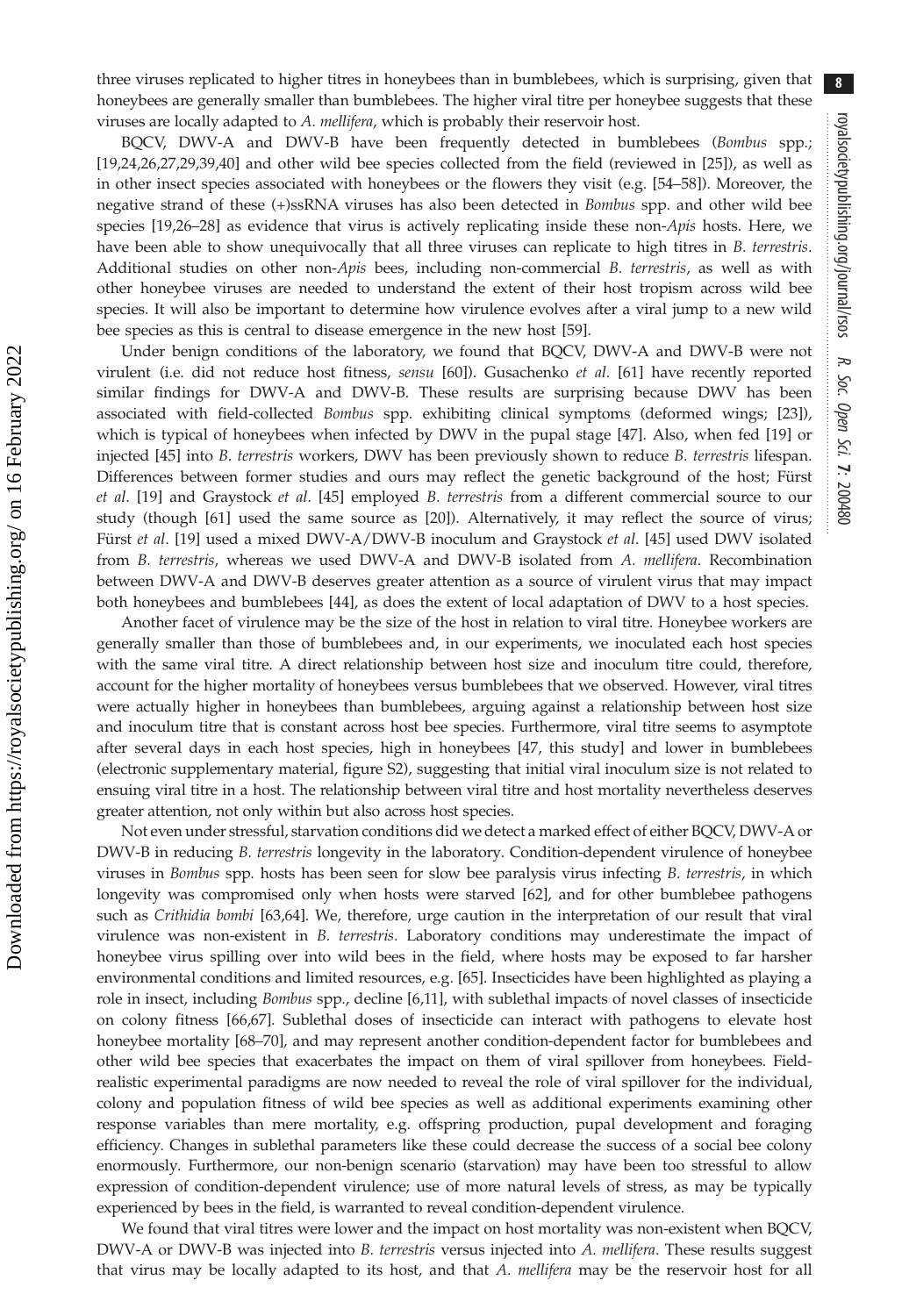<span id="page-8-0"></span>three viruses. The immediate impact of viral spillover from honeybees to bumblebees and other wild bee species might then indeed be low, as we found under our benign laboratory conditions. But transmission from bumblebee to bumblebee could lead to local adaption of a virus to a Bombus host, with unknown consequences of pathogen spill-back from bumblebees and other wild bee species to honeybees if viral adaptation to the novel host (Bombus) trades off with a loss of virulence in the original host (Apis) [\[71](#page-10-0)–[73\]](#page-10-0). The speed with which local adaptation to a novel host occurs, its relationship to virulence and whether it results in a loss of viral fitness or virulence in the reservoir host will help determine the impact of viral pathogen spillover for the entire bee pollinator community [[74\]](#page-10-0).

It is unsurprising that we found inoculation by injection to lead to higher viral titres than by oral inoculation of bumblebees. Injection of a pathogen into the insect haemocoel gives the pathogen access to the entire host body tissue, whereas oral infection initially gives it access to the gut alone. The former route of transmission, injection into the haemocoel, through V. destructor host feeding is thought to account for the huge increase in viral prevalence and intensity of infection of DWV in honeybees [\[75,76](#page-10-0)]. In support of this view, injection of another honeybee virus, Israeli acute paralysis virus, into B. terrestris led to systemic infection and rapid host death, whereas oral infection led to infection of the host gut in a dose-dependent manner and with more limited impact on host health [\[49](#page-9-0)].

That BQCV was extremely virulent in our honeybee assay is at first sight surprising because BQCV is widespread and highly prevalent in honeybee populations [[24](#page-9-0),[26,29](#page-9-0),[30](#page-9-0)[,77\]](#page-10-0). Both Retschnig et al. [\[78\]](#page-10-0) and Doublet et al. [[70\]](#page-10-0) found no effect of feeding BQCV on adult honeybee mortality, suggesting it is a benign pathogen, though lethal when fed to queen [\[79](#page-10-0)], drone [\[80](#page-10-0)] and worker [[70\]](#page-10-0) pupae. The high virulence of BQCV in honeybees that we here and others [\[81\]](#page-10-0) have observed is probably due to it having been injected into hosts. From epidemiological theory, pathogen prevalence is often inversely related to virulence in insect host populations [[82\]](#page-10-0). To explain its high prevalence in honeybees, we suggest that BQCV is rather benign when infecting adult A. mellifera workers through its typical faecal–oral route of transmission.

The Western honeybee is the dominant flower visitor across most terrestrial ecosystems of the world [\[83](#page-10-0)]. Dominant species in a community often disproportionately influence pathogen transmission and dynamics [[84\]](#page-10-0) through their central role in contact networks [[85\]](#page-10-0), exacerbated in the case of A. mellifera because it is probably the reservoir host of BQCV, DWV-A, DWV-B. Though we recorded little to no virulence of these viruses on B. terrestris under laboratory conditions, their impact on this and other bee species (and other flower visitors) under field-realistic conditions should be the focus of future studies to evaluate the role of viral spillover in wild bee decline.

Data accessibility. All data supporting the findings of this study are available from the Dryad Data Repository: [https://](https://doi.org/doi:10.5061/dryad.fxpnvx0nt) [doi.org/doi:10.5061/dryad.fxpnvx0nt](https://doi.org/doi:10.5061/dryad.fxpnvx0nt) [[86\]](#page-10-0).

Authors' contributions. A.T. carried out the experimental and molecular laboratory work, participated in data analysis, conceived the design of the study and drafted the manuscript; T.S. assisted with the experimental and molecular laboratory work, participated in the design of the study and data interpretation; S.T. contributed to the design of the study, to data interpretation and to statistical analyses; R.J.P. conceived of the study, assisted in data interpretation, coordinated the study and helped draft the manuscript. All authors gave final approval for publication. Competing interests. The authors have no competing interests.

Funding. This research was funded by fellowships of the DBU and the FAZIT-Stiftung to A.T. and by the German Research Foundation (DFG) Pa632/10-1, Pa632/12-1 (BiodivERsA project: Voodoo). We also acknowledge financial support within the funding programme Open Access Publishing by the German Research Foundation (DFG).

Acknowledgements. We thank Vincent Doublet for the BQCV inoculum, originally derived from Rothamsted (Leslie Bailey collection), as well as the anonymous referees for comments that helped improve the manuscript.

# **References**

- 1. Maxwell SL, Fuller RA, Brooks TM, Watson JEM. 2016 Biodiversity: the ravages of guns, nets and bulldozers. Nature 536, 143–145. [\(doi:10.1038/](http://dx.doi.org/10.1038/536143a) [536143a\)](http://dx.doi.org/10.1038/536143a)
- 2. Thomas JA, Telfer MG, Roy DB, Preston CD, Greenwood JJD, Asher J, Fox R, Clarke RT, Lawton JH. 2004 Comparative losses of British butterflies, birds, and plants and the global extinction crisis. Science 303, 1879-1881. ([doi:10.1126/science.1095046](http://dx.doi.org/10.1126/science.1095046))
- 3. Hallmann CA et al. 2017 More than 75 percent decline over 27 years in total flying insect biomass in protected areas. PLoS ONE 12, e185809. [\(doi:10.1371/journal.pone.0185809\)](http://dx.doi.org/10.1371/journal.pone.0185809)
- 4. Seibold S et al. 2019 Arthropod decline in grasslands and forests is associated with landscape-level drivers. Nature 574, 671–674. ([doi:10.1038/s41586-019-1684-3](http://dx.doi.org/10.1038/s41586-019-1684-3))
- 5. Wagner DL. 2020 Insect declines in the Anthropocene. Annu. Rev. Entomol. 65,

457–480. ([doi:10.1146/annurev-ento-011019-](http://dx.doi.org/10.1146/annurev-ento-011019-025151) [025151](http://dx.doi.org/10.1146/annurev-ento-011019-025151))

- 6. Potts SG et al. 2016 Safeguarding pollinators and their values to human well-being. Nature 540, 220–229. ([doi:10.1038/](http://dx.doi.org/10.1038/nature20588) [nature20588](http://dx.doi.org/10.1038/nature20588))
- 7. Biesmeijer JC. 2006 Parallel declines in pollinators and insect-pollinated plants in Britain and the Netherlands. Science 313, 351–354. ([doi:10.1126/science.1127863](http://dx.doi.org/10.1126/science.1127863))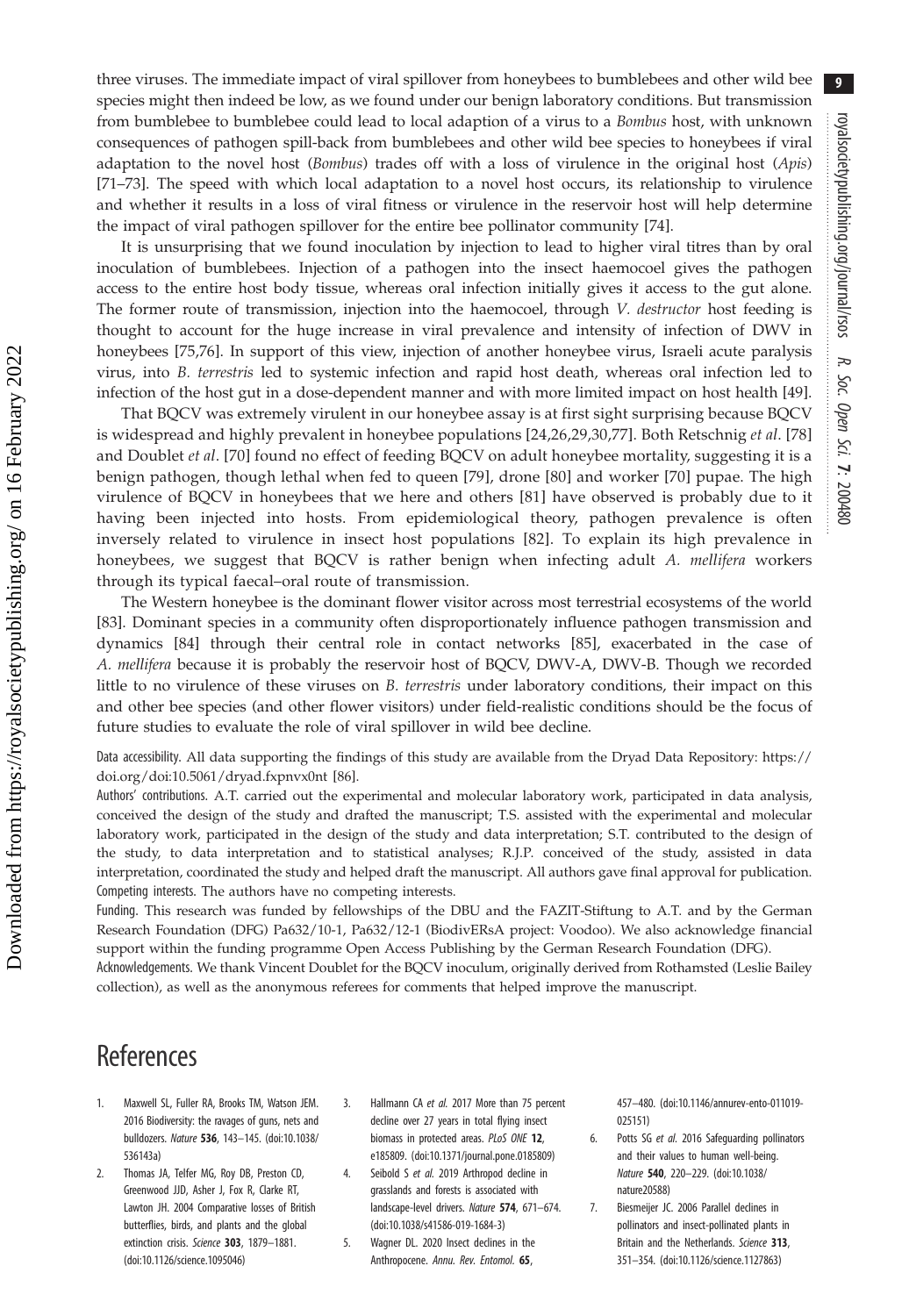- <span id="page-9-0"></span>8. Bartomeus I, Vilà M, Steffan-Dewenter I. 2010 Combined effects of Impatiens glandulifera invasion and landscape structure on native plant pollination. J. Ecol. 98, 440-450. [\(doi:10.1111/j.](http://dx.doi.org/10.1111/j.1365-2745.2009.01629.x) [1365-2745.2009.01629.x\)](http://dx.doi.org/10.1111/j.1365-2745.2009.01629.x)
- 9. Nieto A et al. 2014 European red list of bees. ([doi:10.2779/51181\)](http://dx.doi.org/10.2779/51181)
- 10. Brown MJF, Paxton RJ. 2009 The conservation of bees: a global perspective. Apidologie 40, 410–416. ([doi:10.1051/apido/2009019\)](http://dx.doi.org/10.1051/apido/2009019)
- 11. Vanbergen AJ et al. 2013 Threats to an ecosystem service: pressures on pollinators. Front. Ecol. Environ. 11, 251–259. [\(doi:10.1890/](http://dx.doi.org/10.1890/120126) [120126\)](http://dx.doi.org/10.1890/120126)
- 12. Goulson D, Nicholls E, Botías C, Rotheray EL. 2015 Bee declines driven by combined stress from parasites, pesticides, and lack of flowers. Science 347, 1255957. [\(doi:10.1126/science.](http://dx.doi.org/10.1126/science.1255957) [1255957\)](http://dx.doi.org/10.1126/science.1255957)
- 13. Daszak P, Cunningham AA, Hyatt AD. 2000 Emerging infectious diseases of wildlife threats to biodiversity and human health. Science 287, 443-449. [\(doi:10.1126/science.](http://dx.doi.org/10.1126/science.287.5452.443) [287.5452.443](http://dx.doi.org/10.1126/science.287.5452.443))
- 14. Leopardi S, Blake D, Puechmaille SJ. 2015 White-nose syndrome fungus introduced from Europe to North America. Curr. Biol. 25, R217–R219. ([doi:10.1016/j.cub.2015.01.047\)](http://dx.doi.org/10.1016/j.cub.2015.01.047)
- 15. Stegen G et al. 2017 Drivers of salamander extirpation mediated by Batrachochytrium salamandrivorans. Nature 544, 353-356. ([doi:10.1038/nature22059\)](http://dx.doi.org/10.1038/nature22059)
- 16. Carroll MW et al. 2015 Temporal and spatial analysis of the 2014–2015 Ebola virus outbreak in West Africa. Nature 524, 97–101. [\(doi:10.](http://dx.doi.org/10.1038/nature14594) [1038/nature14594](http://dx.doi.org/10.1038/nature14594))

Downloaded from https://royalsocietypublishing.org/ on 16 February 2022

Downloaded from https://royalsocietypublishing.org/ on 16 February 2022

- 17. Klee J et al. 2007 Widespread dispersal of the microsporidian Nosema ceranae, an emergent pathogen of the western honey bee, Apis mellifera. J. Invertebr. Pathol. 96, 1–10. [\(doi:10.](http://dx.doi.org/10.1016/j.jip.2007.02.014) [1016/j.jip.2007.02.014](http://dx.doi.org/10.1016/j.jip.2007.02.014))
- 18. Purkiss T, Lach L. 2019 Pathogen spillover from Apis mellifera to a stingless bee. Proc. R. Soc. B 286, 20191071. ([doi:10.1098/rspb.2019.1071\)](http://dx.doi.org/10.1098/rspb.2019.1071)
- 19. Fürst MA, McMahon DP, Osborne JL, Paxton RJ, Brown MJF. 2014 Disease associations between honeybees and bumblebees as a threat to wild pollinators. Nature 506, 364–366. [\(doi:10.1038/](http://dx.doi.org/10.1038/nature12977) [nature12977\)](http://dx.doi.org/10.1038/nature12977)
- 20. Graystock P, Yates K, Evison SEF, Darvill B, Goulson D, Hughes WOH. 2013 The Trojan hives: pollinator pathogens, imported and distributed in bumblebee colonies. J. Appl. Ecol. 50, 1207–1215. [\(doi:10.1111/1365-2664.12134](http://dx.doi.org/10.1111/1365-2664.12134))
- 21. Müller U, McMahon DP, Rolff J. 2019 Exposure of the wild bee Osmia bicornis to the honey bee pathogen Nosema ceranae. Agric. For. Entomol. 21, 363–371. ([doi:10.1111/afe.12338\)](http://dx.doi.org/10.1111/afe.12338)
- 22. Graystock P, Goulson D, Hughes WOH. 2015 Parasites in bloom: flowers aid dispersal and transmission of pollinator parasites within and between bee species. Proc. R. Soc. B 282, 20151371. [\(doi:10.1098/rspb.2015.1371](http://dx.doi.org/10.1098/rspb.2015.1371))
- 23. Genersch E, Yue C, Fries I, de Miranda JR. 2006 Detection of deformed wing virus, a honey bee viral pathogen, in bumble bees (Bombus terrestris and Bombus pascuorum) with wing deformities. J. Invertebr. Pathol. 91, 61-63. ([doi:10.1016/j.jip.2005.10.002\)](http://dx.doi.org/10.1016/j.jip.2005.10.002)
- 24. McMahon DP, Fürst MA, Caspar J, Theodorou P, Brown MJF, Paxton RJ. 2015 A sting in the spit: widespread cross-infection of multiple RNA viruses across wild and managed bees. J. Anim. Ecol. 84, 615–624. [\(doi:10.1111/1365-2656.12345\)](http://dx.doi.org/10.1111/1365-2656.12345)
- 25. Tehel A, Brown MJF, Paxton RJ. 2016 Impact of managed honey bee viruses on wild bees. Curr. Opin. Virol. 19, 16–22. [\(doi:10.1016/j.coviro.](http://dx.doi.org/10.1016/j.coviro.2016.06.006) [2016.06.006\)](http://dx.doi.org/10.1016/j.coviro.2016.06.006)
- 26. Radzevičiūtė R, Theodorou P, Husemann M, Japoshvili G, Kirkitadze G, Zhusupbaeva A, Paxton RJ. 2017 Replication of honey beeassociated RNA viruses across multiple bee species in apple orchards of Georgia, Germany and Kyrgyzstan. J. Invertebr. Pathol. 146, 14–23. ([doi:10.1016/j.jip.2017.04.002\)](http://dx.doi.org/10.1016/j.jip.2017.04.002)
- 27. Manley R, Temperton B, Doyle T, Gates D, Hedges S, Boots M, Wilfert L. 2019 Knock-on community impacts of a novel vector: spillover of emerging DWV-B from Varroa-infested honeybees to wild bumblebees. Ecol. Lett. 22. 1306–1315. ([doi:10.1111/ele.13323\)](http://dx.doi.org/10.1111/ele.13323)
- 28. Alger SA, Burnham PA, Boncristiani HF, Brody AK. 2019 RNA virus spillover from managed honeybees (Apis mellifera) to wild bumblebees (Bombus spp.). PLoS ONE 14, e0217822. [\(doi:10.](http://dx.doi.org/10.1371/journal.pone.0217822) [1371/journal.pone.0217822](http://dx.doi.org/10.1371/journal.pone.0217822))
- 29. Alger SA, Burnham PA, Brody AK. 2019 Flowers as viral hot spots : honey bees (Apis mellifera) unevenly deposit viruses across plant species. PLoS ONE 14, e0221800. ([doi:10.1371/journal.](http://dx.doi.org/10.1371/journal.pone.0221800) [pone.0221800](http://dx.doi.org/10.1371/journal.pone.0221800))
- 30. Murray EA, Burand J, Trikoz N, Schnabel J, Grab H, Danforth BN. 2019 Viral transmission in honey bees and native bees, supported by a global black queen cell virus phylogeny. Environ. Microbiol. 21, 972–983. [\(doi:10.1111/](http://dx.doi.org/10.1111/1462-2920.14501) [1462-2920.14501\)](http://dx.doi.org/10.1111/1462-2920.14501)
- 31. Neumann P, Carreck NL. 2010 Honey bee colony losses. J. Apic. Res. 49, 1–6. ([doi:10.3896/IBRA.](http://dx.doi.org/10.3896/IBRA.1.49.1.01) [1.49.1.01\)](http://dx.doi.org/10.3896/IBRA.1.49.1.01)
- 32. Highfield AC, El Nagar A, Mackinder LCM, Noël LMLJ, Hall MJ, Martin SJ, Schroeder DC. 2009 deformed wing virus implicated in overwintering honeybee colony losses. Appl. Environ. Microbiol. 75, 7212–7220. ([doi:10.](http://dx.doi.org/10.1128/AEM.02227-09) [1128/AEM.02227-09](http://dx.doi.org/10.1128/AEM.02227-09))
- 33. Dainat B, Neumann P. 2013 Clinical signs of deformed wing virus infection are predictive markers for honey bee colony losses. J. Invertebr. Pathol. 112, 278–280. [\(doi:10.](http://dx.doi.org/10.1016/j.jip.2012.12.009) [1016/j.jip.2012.12.009](http://dx.doi.org/10.1016/j.jip.2012.12.009))
- 34. Natsopoulou ME, McMahon DP, Doublet V, Frey E, Rosenkranz P, Paxton RJ. 2017 The virulent, emerging genotype B of deformed wing virus is closely linked to overwinter honeybee worker loss. Sci. Rep. 7, 1–9. [\(doi:10.1038/s41598-017-](http://dx.doi.org/10.1038/s41598-017-05596-3) [05596-3\)](http://dx.doi.org/10.1038/s41598-017-05596-3)
- 35. Wilfert L et al. 2016 Deformed wing virus is a recent global epidemic in honeybees driven by Varroa mites. Science 351, 594–597. ([doi:10.](http://dx.doi.org/10.1126/science.aac9976) [1126/science.aac9976](http://dx.doi.org/10.1126/science.aac9976))
- 36. Goulson D. 2010 Bumblebees: behaviour, ecology, and conservation. Oxford, UK: Oxford University Press.
- 37. Cameron SA, Sadd BM. 2020 Global trends in bumble bee health. Annu. Rev. Entomol. 65, 209–232. [\(doi:10.1146/annurev-ento-011118-](http://dx.doi.org/10.1146/annurev-ento-011118-111847) [111847\)](http://dx.doi.org/10.1146/annurev-ento-011118-111847)
- 38. Meeus I, Brown MJF, Graaf DCDE, Smagghe GUY. 2011 Effects of invasive parasites on bumble bee declines. Conserv. Biol. 25, 662–671. [\(doi:10.1111/j.1523-1739.2011.01707.x\)](http://dx.doi.org/10.1111/j.1523-1739.2011.01707.x)
- 39. Peng W, Li J, Boncristiani H, Strange JP, Hamilton M, Chen Y. 2011 Host range expansion of honey bee black queen cell virus in the bumble bee, Bombus huntii. Apidologie 42, 650–658. ([doi:10.1007/s13592-011-0061-5\)](http://dx.doi.org/10.1007/s13592-011-0061-5)
- 40. Li J, Peng W, Wu J, Strange JP, Boncristiani H, Chen Y. 2011 Cross-species infection of deformed wing virus poses a new threat to pollinator conservation. J. Econ. Entomol. 104, 732–739. ([doi:10.1603/EC10355](http://dx.doi.org/10.1603/EC10355))
- 41. McArt SH, Koch H, Irwin RE, Adler LS. 2014 Arranging the bouquet of disease: floral traits and the transmission of plant and animal pathogens. Ecol. Lett. 17, 624–636. ([doi:10.](http://dx.doi.org/10.1111/ele.12257) [1111/ele.12257](http://dx.doi.org/10.1111/ele.12257))
- 42. McMahon DP, Natsopoulou ME, Doublet V, Fürst M, Weging S, Brown MJF, Gogol-Döring A, Paxton RJ. 2016 Elevated virulence of an emerging viral genotype as a driver of honeybee loss. Proc. R. Soc. B 283, 443-449. [\(doi:10.1098/rspb.2016.0811](http://dx.doi.org/10.1098/rspb.2016.0811))
- 43. Ryabov EV, Childers AK, Chen Y, Madella S, Nessa A, VanEngelsdorp D, Evans JD. 2017 Recent spread Varroa destructor virus-1, a honey bee pathogen, in the United States. Sci. Rep. 7, 17447. [\(doi:10.1038/s41598-017-17802-3\)](http://dx.doi.org/10.1038/s41598-017-17802-3)
- 44. Ryabov EV, Wood GR, Fannon JM, Moore JD, Bull JC, Chandler D, Mead A, Burroughs N, Evans DJ. 2014 A virulent strain of deformed wing virus (DWV) of honeybees (Apis mellifera) prevails after Varroa destructor-mediated, or in vitro, transmission. PLoS Pathog. 10, e1004230. [\(doi:10.1371/journal.ppat.1004230](http://dx.doi.org/10.1371/journal.ppat.1004230))
- 45. Graystock P, Meeus I, Smagghe G, Goulson D, Hughes WOH. 2015 The effects of single and mixed infections of Apicystis bombi and deformed wing virus in Bombus terrestris. Parasitology 143, 358–365. [\(doi:10.1017/](http://dx.doi.org/10.1017/S0031182015001614) [S0031182015001614](http://dx.doi.org/10.1017/S0031182015001614))
- 46. Moret Y, Schmid-Hempel P. 2000 Survival for immunity: the price of immune system activation for bumblebee workers. Science 290, 1166–1168. ([doi:10.1126/science.290.](http://dx.doi.org/10.1126/science.290.5494.1166) [5494.1166](http://dx.doi.org/10.1126/science.290.5494.1166))
- 47. Tehel A, Vu Q, Bigot D, Gogol-Döring A, Koch P, Jenkins C, Doublet V, Theodorou P, Paxton R. 2019 The two prevalent genotypes of an emerging infectious disease, deformed wing virus, cause equally low pupal mortality and equally high wing deformities in host honey bees. Viruses 11, 114. ([doi:10.3390/v11020114\)](http://dx.doi.org/10.3390/v11020114)
- 48. Doublet V, Labarussias M, de Miranda JR, Moritz RFA, Paxton RJ. 2015 Bees under stress: sublethal doses of a neonicotinoid pesticide and pathogens interact to elevate honey bee mortality across the life cycle. Environ. Microbiol. 17, 969–983. [\(doi:10.1111/1462-2920.12426](http://dx.doi.org/10.1111/1462-2920.12426))
- 49. Wang H, Meeus I, Piot N, Smagghe G. 2018 Systemic Israeli acute paralysis virus (IAPV) infection in bumblebees (Bombus terrestris) through feeding and injection. J. Invertebr. Pathol. 151, 158-164. [\(doi:10.1016/j.jip.2017.](http://dx.doi.org/10.1016/j.jip.2017.11.015) [11.015](http://dx.doi.org/10.1016/j.jip.2017.11.015))
- 50. Couvillon MJ, Dornhaus A. 2010 Small worker bumble bees (Bombus impatiens) are hardier